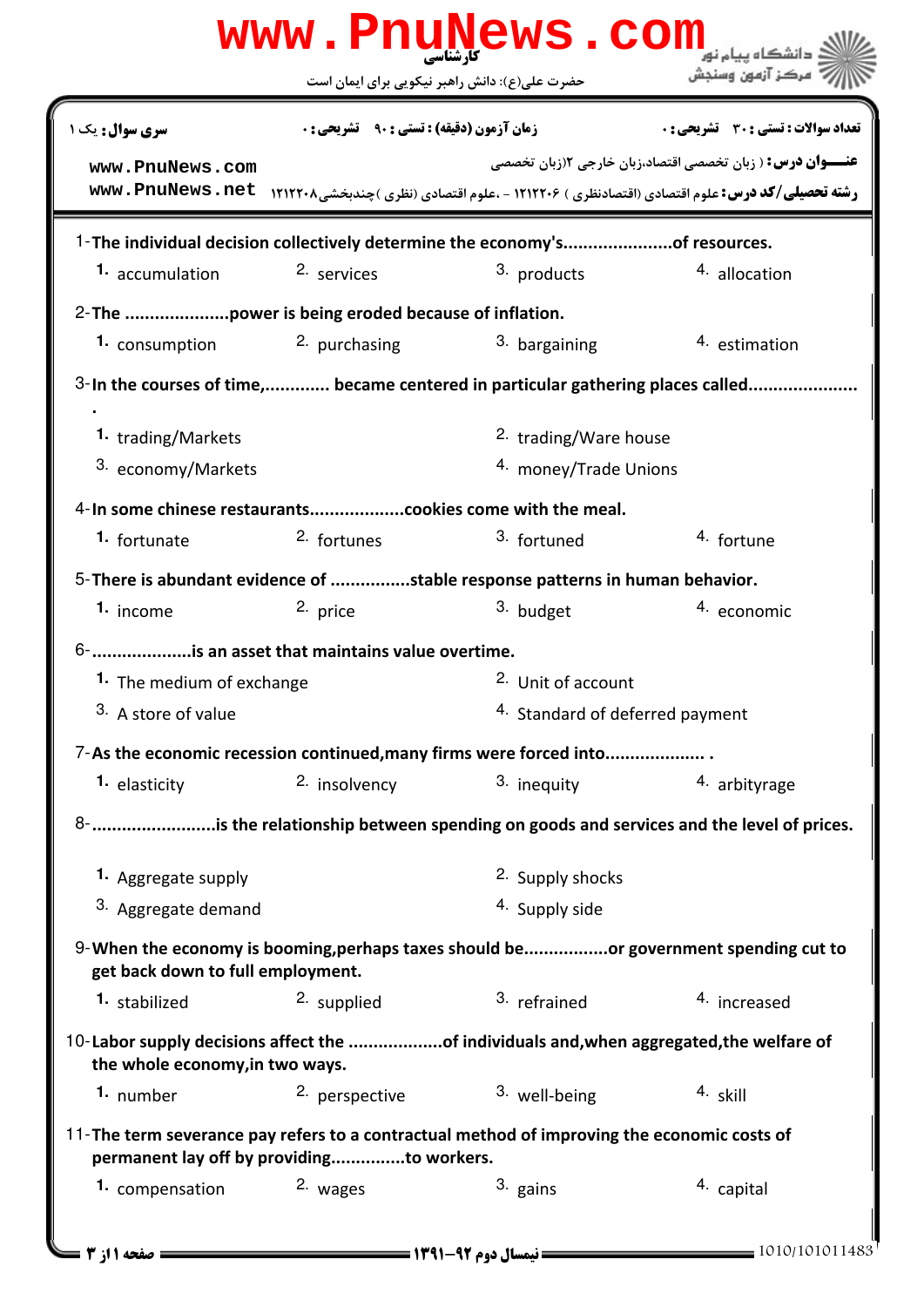|                                                                                                                                    |                                                   | www.PnuNews.com                               |                                                                                                                                                                         |  |  |
|------------------------------------------------------------------------------------------------------------------------------------|---------------------------------------------------|-----------------------------------------------|-------------------------------------------------------------------------------------------------------------------------------------------------------------------------|--|--|
|                                                                                                                                    |                                                   | حضرت علی(ع): دانش راهبر نیکویی برای ایمان است | ' مرڪز آزمون وسنڊش                                                                                                                                                      |  |  |
| <b>سری سوال :</b> یک ۱                                                                                                             | <b>زمان آزمون (دقیقه) : تستی : ۹۰٪ تشریحی : 0</b> |                                               | <b>تعداد سوالات : تستی : 30 ٪ تشریحی : 0</b>                                                                                                                            |  |  |
| www.PnuNews.com<br>www.PnuNews.net                                                                                                 |                                                   |                                               | <b>عنـــوان درس:</b> ( زبان تخصصی اقتصاد،زبان خارجی ۲(زبان تخصصی<br><b>رشته تحصیلی/کد درس:</b> علوم اقتصادی (اقتصادنظری ) ۱۲۱۲۲۰۶ - ،علوم اقتصادی (نظری )چندبخشی۱۲۱۲۲۰۸ |  |  |
| period.                                                                                                                            |                                                   |                                               | 12-The simple search model assumed that search was such as to generate one offer per                                                                                    |  |  |
| 1. equating                                                                                                                        | 2. variability                                    | $3.$ job                                      | $4.$ net                                                                                                                                                                |  |  |
| consumption or their income.                                                                                                       |                                                   |                                               | 13-If workers are inherently more risk averse than their employers then they will wish to their                                                                         |  |  |
| 1. join                                                                                                                            | 2. insure                                         | $3.$ specify                                  | 4. refrain                                                                                                                                                              |  |  |
| 14-The number of hours of labor supplied by an individual depends on the real he faces and on<br>hisof (real)non-labor income.     |                                                   |                                               |                                                                                                                                                                         |  |  |
| 1. endowment                                                                                                                       | 2. approaches                                     | 3. incentives                                 | 4. impact                                                                                                                                                               |  |  |
| 15-A firm that is not the marginal revenue product of each of its factor with that factor's<br>price is not maximizing its profit. |                                                   |                                               |                                                                                                                                                                         |  |  |
| 1. reserved                                                                                                                        | $2.$ added                                        | 3. equated                                    | 4. surpassed                                                                                                                                                            |  |  |
| 16-Of the classical economists only John Mill and his son, J.S.Mill were                                                           |                                                   |                                               |                                                                                                                                                                         |  |  |
| 1. utilities                                                                                                                       | <sup>2.</sup> utilitized                          | 3. utilization                                | 4. utilitarian                                                                                                                                                          |  |  |
| and there were no guarantees of success.                                                                                           |                                                   |                                               | 17-The banker was hesitant about giving a loan to the businessman because his project was                                                                               |  |  |
| 1. acceptable                                                                                                                      | 2. intensive                                      | 3. accurate                                   | 4. speculative                                                                                                                                                          |  |  |
| 18- has important economic effects on individuals and on economy and is a waste of<br>social resources.                            |                                                   |                                               |                                                                                                                                                                         |  |  |
| 1. Racial entity                                                                                                                   |                                                   | <sup>2</sup> . Racial discrimination          |                                                                                                                                                                         |  |  |
| 3. Racial encouragement                                                                                                            |                                                   | 4. Racial prosperity                          |                                                                                                                                                                         |  |  |
| rate of tax.                                                                                                                       |                                                   |                                               | 19-National income theory predicts that an increase in the government's will increase the                                                                               |  |  |
| 1. economic deflation                                                                                                              |                                                   |                                               | 2. economic resources                                                                                                                                                   |  |  |
| 3. economic deficit                                                                                                                |                                                   | 4. economic improvement                       |                                                                                                                                                                         |  |  |
| 20- is also known as countercyclical, that is, policy to moderate the trade cycle or<br>business cycle.                            |                                                   |                                               |                                                                                                                                                                         |  |  |
| 1. Stabilization policy                                                                                                            |                                                   |                                               | 2. Policy of Laissez fair                                                                                                                                               |  |  |
| 3. Fiscal policy                                                                                                                   |                                                   | 4. Economic policy                            |                                                                                                                                                                         |  |  |
| 21- means that society can not meet all the needs of all consumers.                                                                |                                                   |                                               |                                                                                                                                                                         |  |  |
| 1. Hetero geneity resource                                                                                                         |                                                   | <sup>2.</sup> Unexploited resource            |                                                                                                                                                                         |  |  |
| 3. Resource adjustment                                                                                                             |                                                   | 4. Resource scarcity                          |                                                                                                                                                                         |  |  |
| <b>صفحه 12; 3 =</b>                                                                                                                |                                                   |                                               | $\equiv$ 1010/101011483                                                                                                                                                 |  |  |